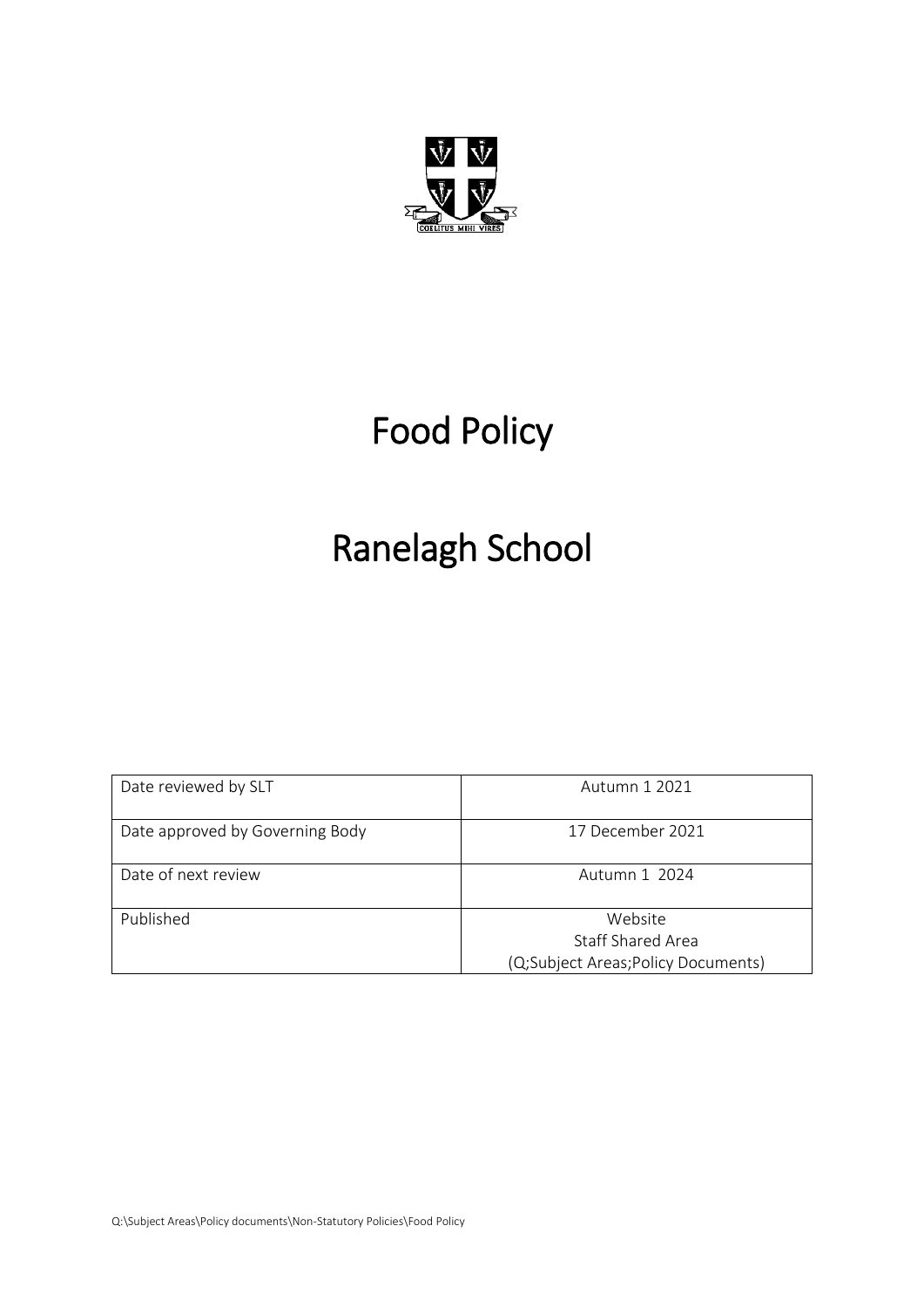# Aims of this policy

- To ensure all legal requirements and standards with respect to food in school are met.
- To equip students to make informed healthy choices about their food.
- To raise awareness, as appropriate, of healthy food choices beyond those provided by the school catering service.
- To reinforce appropriate messages relating to food and drink, e.g. ensuring consistency between the formal curriculum and school food and drink provision.
- To develop a coherent and coordinated approach to healthy eating and related activities in school.

## Policy context

This policy relates to all the food provided in school, including before and during school.

## Rationale

The School Food Standards, published in 2015, apply to all maintained schools, and academies that were founded before 2010 and after June 2014. Whilst the school is not bound by the standards, governors at Ranelagh are committed to ensuring that the national standards are met.

The school recognises the important contribution a healthy diet makes to a student's wellbeing, their ability to learn effectively and their capacity to achieve. The school is committed to promoting a healthy learning environment and equipping students with the life skills to support and maintain a healthy lifestyle during their school years and beyond. We believe that, in partnership with parents and carers, the school can contribute to improving a student's health by increasing their knowledge and understanding of food and helping them to make healthy food choices.

This policy explains

- How we promote healthy eating
- What we do to provide healthy balanced food throughout the school day
- How we encourage students to eat healthily
- What we teach so that students know how to make healthy food choices
- Our approach to improving students' health through healthy eating

We aim to

- Increase knowledge and awareness of a healthy diet through our curriculum
- Provide safe, tasty, and nutritious food that promotes health
- Enable all students to have a healthy school meal
- Provide safe, easily accessible water during the school day
- Be a role model for healthy eating
- Monitor healthy eating choices
- Use a range of opportunities to promote healthy eating
- Ensure consistent messages regarding healthy eating are reinforced throughout the school day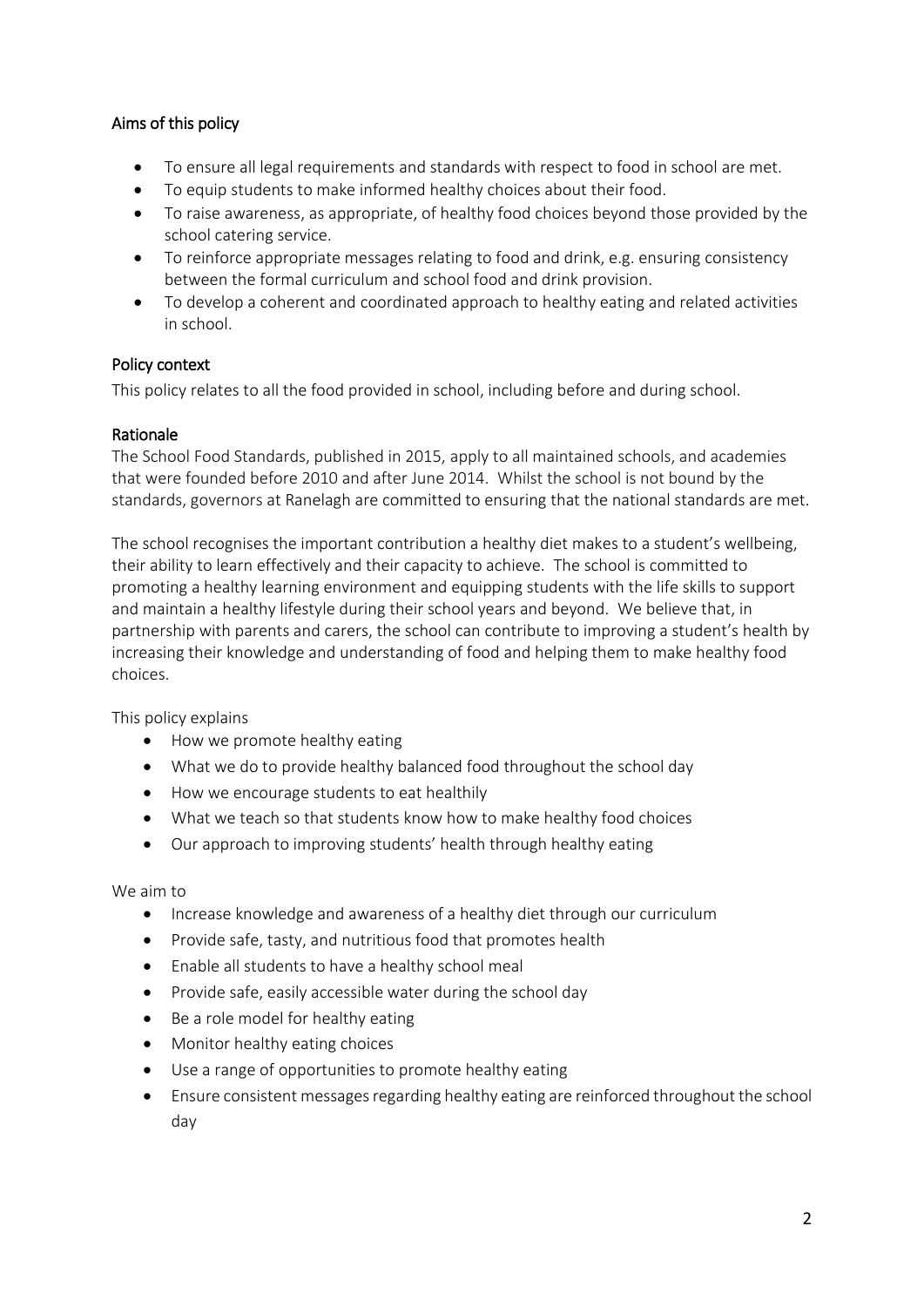# Food Provision

All of our school meals and snacks are provided by a contracted caterer, employed directly by the school, following invitation to tender.

A summary of the national school food standards for all food sold or served in schools can be found here:

[http://www.schoolfoodplan.com/wp](http://www.schoolfoodplan.com/wp-content/uploads/2014/09/School_Food_Standards_140911-V2c-tea-towel.pdf)[content/uploads/2014/09/School\\_Food\\_Standards\\_140911-V2c-tea-towel.pdf](http://www.schoolfoodplan.com/wp-content/uploads/2014/09/School_Food_Standards_140911-V2c-tea-towel.pdf)

In accordance with these standards, only food permitted under current legislation must be sold.

# • Breakfast Club

Breakfast Club operates on Tuesdays, Wednesdays and Thursdays (due to the constraints on the use of the dining hall for assemblies). The food offered complies with the nutritional standards for all school food other than lunches, set by the Government and provides a healthy start to the day. It includes bread, low fat spread, low salt/low sugar fortified cereals (occasionally offering others as a choice), fruit, and protein such as oven cooked bacon or omelette.

## • Snacks

These comply with the nutritional standards for all school food, other than lunches, set by the Government. This means, for example, that no confectionary and no bagged snacks are sold, a variety of fruit is available, and the drinks sold comply with the standards. Cakes and muffins (handmade and not bought in) are low in sugar and must contain fruit. Chocolate and chocolate-coated products (excluding cocoa powder used in chocolate cakes or low-calorie hot drinking chocolate) are not available.

# • School lunches

These comply with the nutrient-based standards and food-based standards for school lunches. This means, for example, that fish is available every week, meals do not contain more than two deep-fried items in a single week (this includes products which are deepfried in the manufacturing process), and table salt is not made available. Nutrient-based standards apply to an average school lunch, and relate to overall provision rather than individual consumption.

# • Packed lunchboxes

 Students may bring packed lunches to school and, by providing a dining hall as well as picnic tables and benches outside, they are encouraged to sit down to eat them. We recognise that it is harder to have influence on students' packed lunches but opportunities for raising the profile of healthy lunchboxes are sought during Food Awareness Week.

#### • Water/Drinks

 Water is freely available and accessible throughout the school day to all members of the school community. There are drinking fountains and bottle fillers both inside and outside the building and access to tap water is also available in the dining room. All drinking fountains are regularly sterilised and maintained. All taps with drinking water are labelled as such.

Students are able to take bottles of water into lessons. Education regarding the importance of hydration is particularly highlighted in hot weather via assemblies and tutors. It is also emphasised at examination times and students are allowed to take bottles of water in to examination rooms. Bottles of water, chilled and unchilled, are for sale in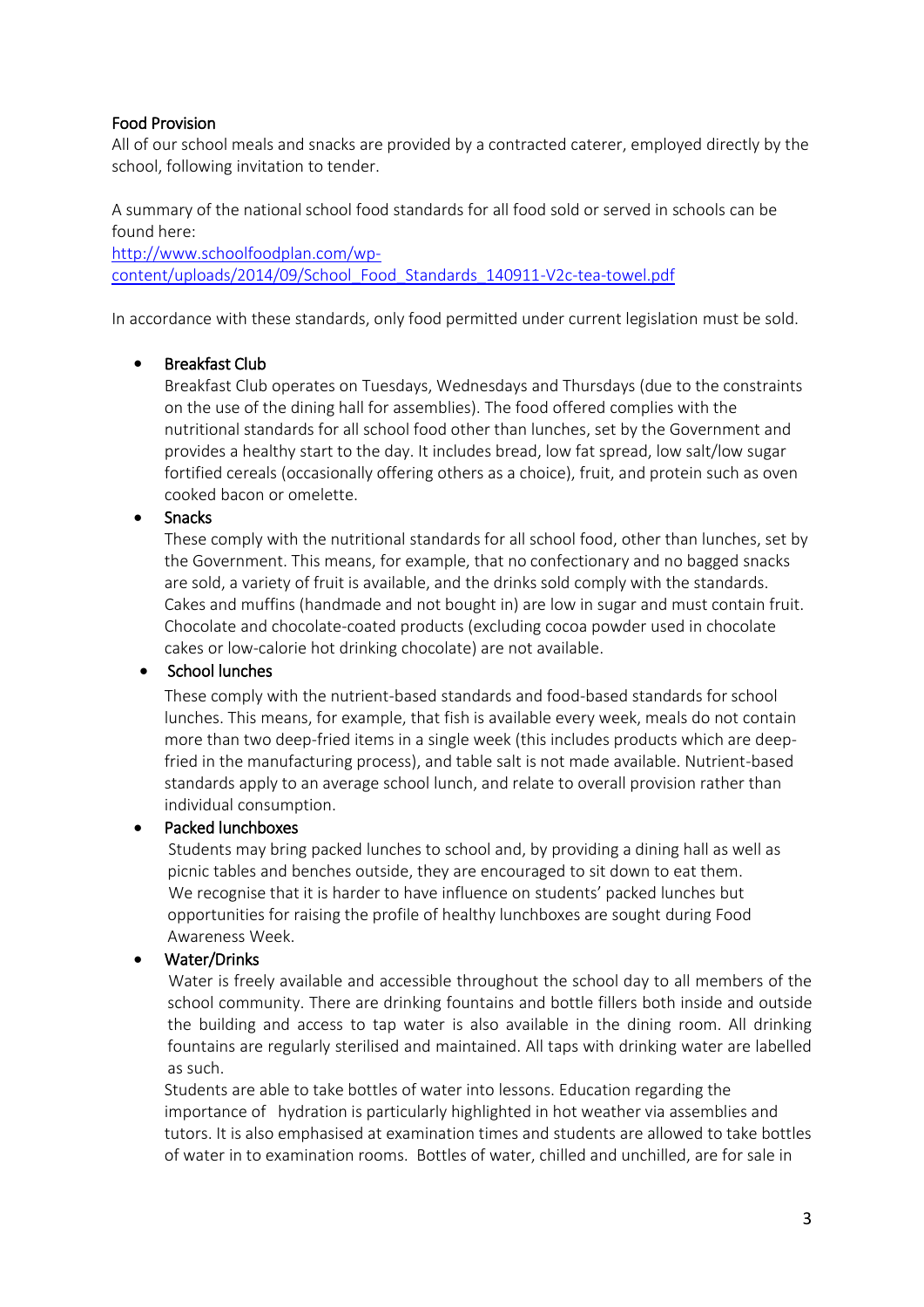the dining room at breaks and lunchtimes. Other drinks for sale comply with the current legislation or are sugar free.

#### • Prizes/rewards

These very rarely take the form of food. Where they do, staff are encouraged to consider giving healthy eating alternatives.

## Food Education

There are numerous and varied opportunities across the curriculum for students to develop their knowledge and understanding of healthy eating and lifestyles, including through the Food Preparation and Nutrition curriculum. This provides opportunities for students to apply healthy eating messages through theoretical and practical work with food, including preparation and cooking. At key stage 3, all students assess diet and ways to improve research into specialist diets and prepare healthy meals. Where possible Fairtrade products will be used during demonstrations. The principles of Fairtrade are taught in key stage 3 lessons. At key stage 4 students learn about nutritional labelling, use of additives and other topical issues relating to food preparation and nutrition.

## Extra-curricular activities

The school is committed to the provision of a range of extra-curricular activities which develop students' interest in and understanding of food and nutrition. These include a key stage 3 Cooking Club and opportunities to enter competitions such as the annual Young Chef competition, run by the Rotary Club. The school has also been involved in National Food Awareness Week and the Food Department organises an annual residential visit for lower school students to France in order to foster an interest in international cuisine.

#### Choice

Students may make decisions about their own food e.g. they may wish to be vegetarian or vegan. We recognise that students have a choice about their food and drink intake, but we aim to educate and encourage them to make balanced decisions about lifestyle, food and exercise. In circumstances in which young people do not appear to be achieving a balance, it may be necessary to discuss concerns with them, or their parents/carers. This discussion would usually be initiated by the relevant Head of Year, or the Assistant Headteacher with responsibility for student support and guidance.

#### Partnership with parents and carers

The school is committed to working in partnership with parents/carers to promote and reinforce positive messages about healthy eating. Parents and carers are kept informed about relevant policies through newsletters and at parent information evenings.

#### Medical needs

There may be medical reasons why certain foodstuffs should be available to, or carried by a small number of students. For example, diabetic students may need to carry sugar products in case of low blood sugar. In these circumstances, appropriate arrangements are put in place to ensure that staff are aware of the needs of these individuals.

All staff, teaching and non-teaching, receive Epipen training annually; anaphylaxis requiring administration of an Epipen may be a response to a food allergy. All students known to have such an allergy are highlighted to staff and appear on Medical alerts in key areas. Students with eating